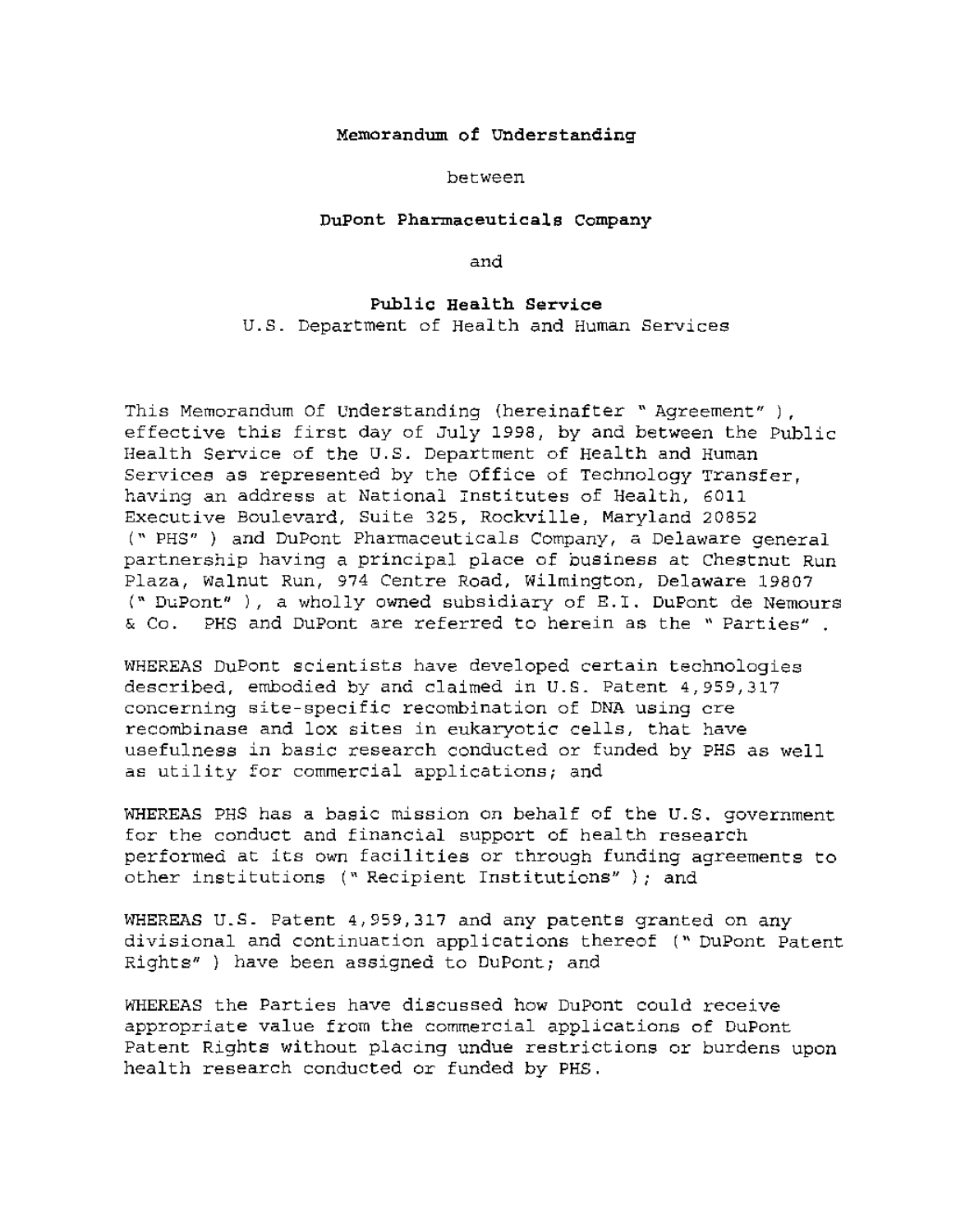NOW, THEREFORE, the Parties hereby agree to the following terms and conditions regarding use of DuPont Patents Rights for research conducted by FHS or Recipient Institutions:

(1) DuPont agrees that PHS can use without cost the DuPont Patent Rights for its noncommercial biomedical research purposes, *provided however,* that such research purposes specifically excludes:

(a) use of cre DNA and/or lox DNA in higher plants or agricultural applications;

(b) use of cre DNA and/or lox DNA in the alteration of mouse embryonic stem cells or other pluripotential mouse cells for the purpose of preparing a library of such mouse embryonic stem cells or other pluripotential mouse cells containing cre DNA and/or lox DNA; and

(c) use of any material containing cre DNA and/or lox DNA which is encompassed by the DuPont Patent Rights (" Material" ; for any *commercial* purpose or for the direct benefit of any for-profit institution.

The uses set forth in  $(a)$ ,  $(b)$  and  $(c)$  are outside the scope of *this* Agreement and shall only be permitted by DuPont under the terms of a separate written agreement between PHS and DuPont or as otherwise permitted to PHS under its authorities as a U.S. government agency.

 $(2)$  If in the course of its research program PHS makes a Material that it wishes to transfer to a non-profit institution, PHS agrees that it may do so only under a Material Transfer Agreement incorporating at least the following conditions:

(a) The non-profit institution may use the Material, and any progeny or derivatives containing cre DNA and/or lox DNA derived directly or indirectly therefrom, for its internal noncommercial research purposes only, *provided however,* that such research purposes specifically excludes *(i)* any activity associated with higher plants or agricultural applications and (ii) the alteration of mouse embryonic stem cells or other pluripotential mouse cells for the purpose of preparing a library of such mouse embryonic stem cells or other pluripotential mouse cells containing cre DNA and/or lox DNA. *The* Material, and any progeny or derivatives containing ere DNA and/or lox DNA derived directly or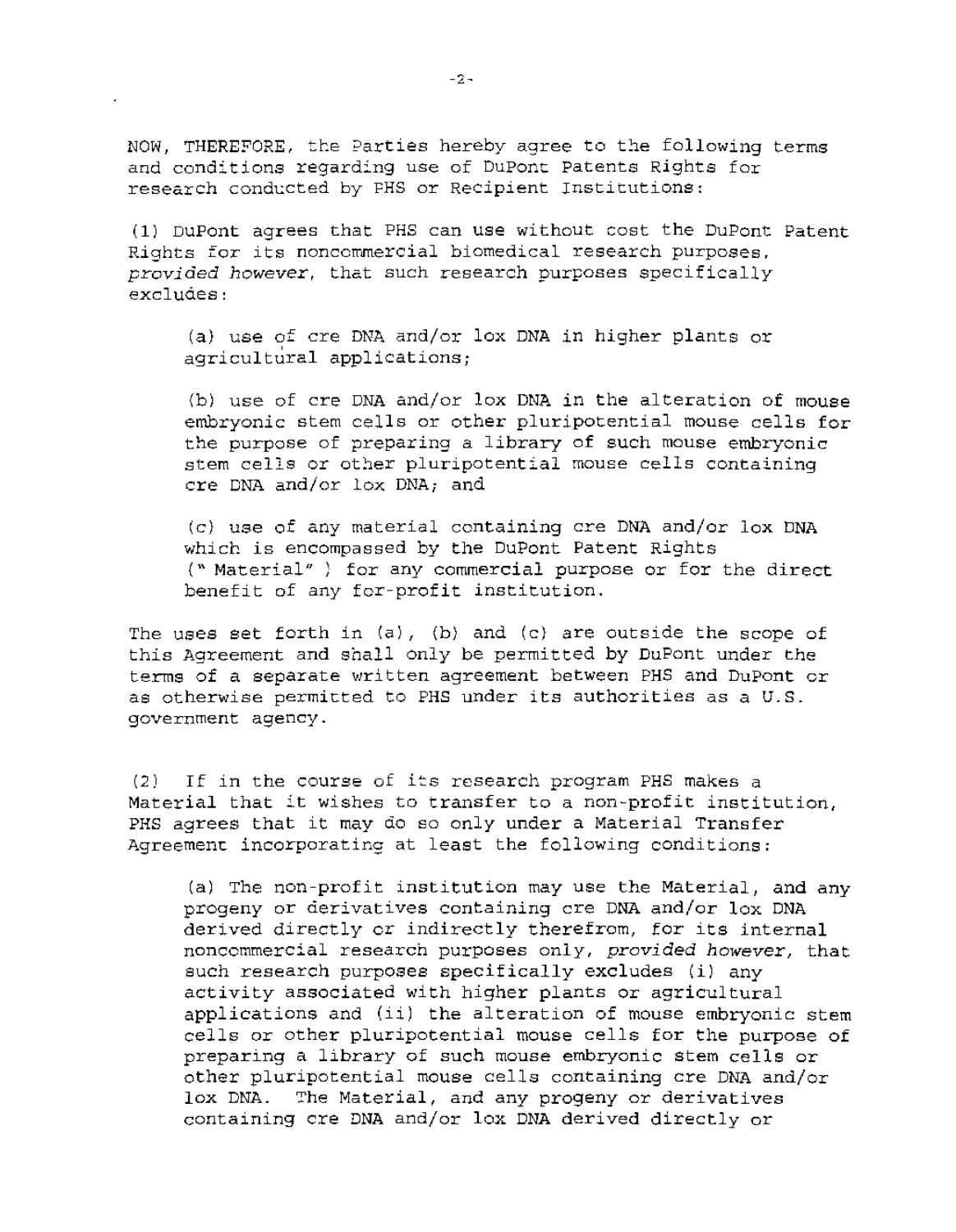indirectly therefrom, will not be used for any commercial purpose or for the direct benefit of any for-profit institution (except as may be permitted under a written agreement between the non-profit institution and DuPont).

(b) The Material, and any progeny or derivatives containing ore DNA and/or lox DNA derived directly or indirectly therefrom, may not be transferred by the non-profit institution to any third parties (except as may be permitted under a written agreement between the non-profit institution and DuPont).

(c) The non-profit institution is notified by PHS of the existence of DuPont Patent Rights and that the restrictions set forth under (a) and (b) above shall exist only during the term of the DuPont Patent Rights.

(d) With respect to further license rights under U.S. patent number 4,959,317, the non-profit institution should contact:

Vice President, Product Planning & Acquisition DuPont Pharmaceuticals Company 974 Centre Road, Chestnut Run Plaza, WR722 Wilmington, Delaware 19807-2802 (fax number: 302-992-3040)

(3) Notwithstanding  $(1)$  (c) above, if in the course of its research program PHS makes a Material that it wishes to transfer to a for-profit institution, PHS agrees that it may do so only under a License or Material Transfer Agreement incorporating at least the following conditions:

(a) The for-profit institution is notified by PHS of the existence of DuPont Patent Rights.

(b) The for-profit institution is notified by PHS that upon its application for a License or Material Transfer Agreement, PHS will be providing notice to DuPont of the identity of both the for-profit institution and the Material to be transferred.

(c) The for-profit institution is notified by PHS that use of the Material, and any progeny or derivatives containing cre DNA and/or lox DNA derived directly or indirectly therefrom, requires a license from DuPont and that a fee (in addition to any fee or royalty payable to PHS) will be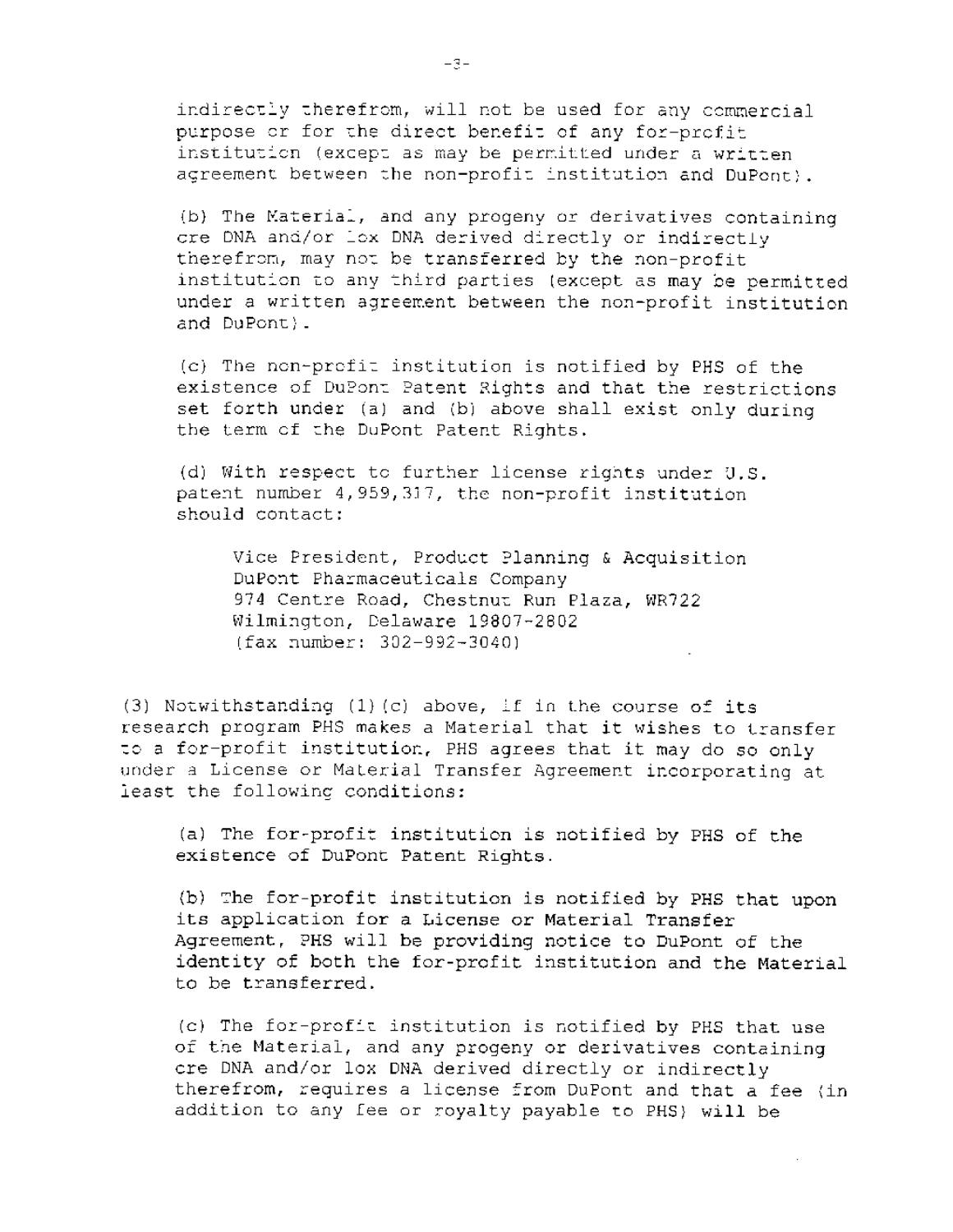payable to DuPont by the for-profit institution in consideration of transfer of the Material to the for-profit institution (except as may be otherwise permitted under a written agreement between the for-profit institution and lJuPont)

(d) No license is granted either expressly or by implication to the for-profit institution by PHS to DuPont Patent Rights.

(e) With respect to license rights under U.S. patent number 4,959,317, the for-profit institution should contact:

Vice President, Product Planning & Acquisition DuPont Pharmaceuticals Company 974 Centre Road, Chestnut Run Plaza, WR722 Wilmington, Delaware 19807-2802 (fax number: 302-992-3040)

PHS agrees to provide DuPont prompt notification of the identity of the for-profit institution and the Material to **be** transferred in accordance with (b) above.

(4) Upon DuPont's written request, PHS agrees to provide without cost reasonable quantities of any Material that it makes in the course of its research program to DuPont for research purposes.

(5) DuPont agrees that it shall make DuPont Patent Rights available for use by Recipient Institutions in accordance with the terms and conditions outlined above. DuPont agrees that *it*  will also notify any non-profit Recipient Institutions currently Jicensed under DuPont Patent Rights that the non-profit Recipient Institution may amend its license in accordance with the terms and conditions outlined above.